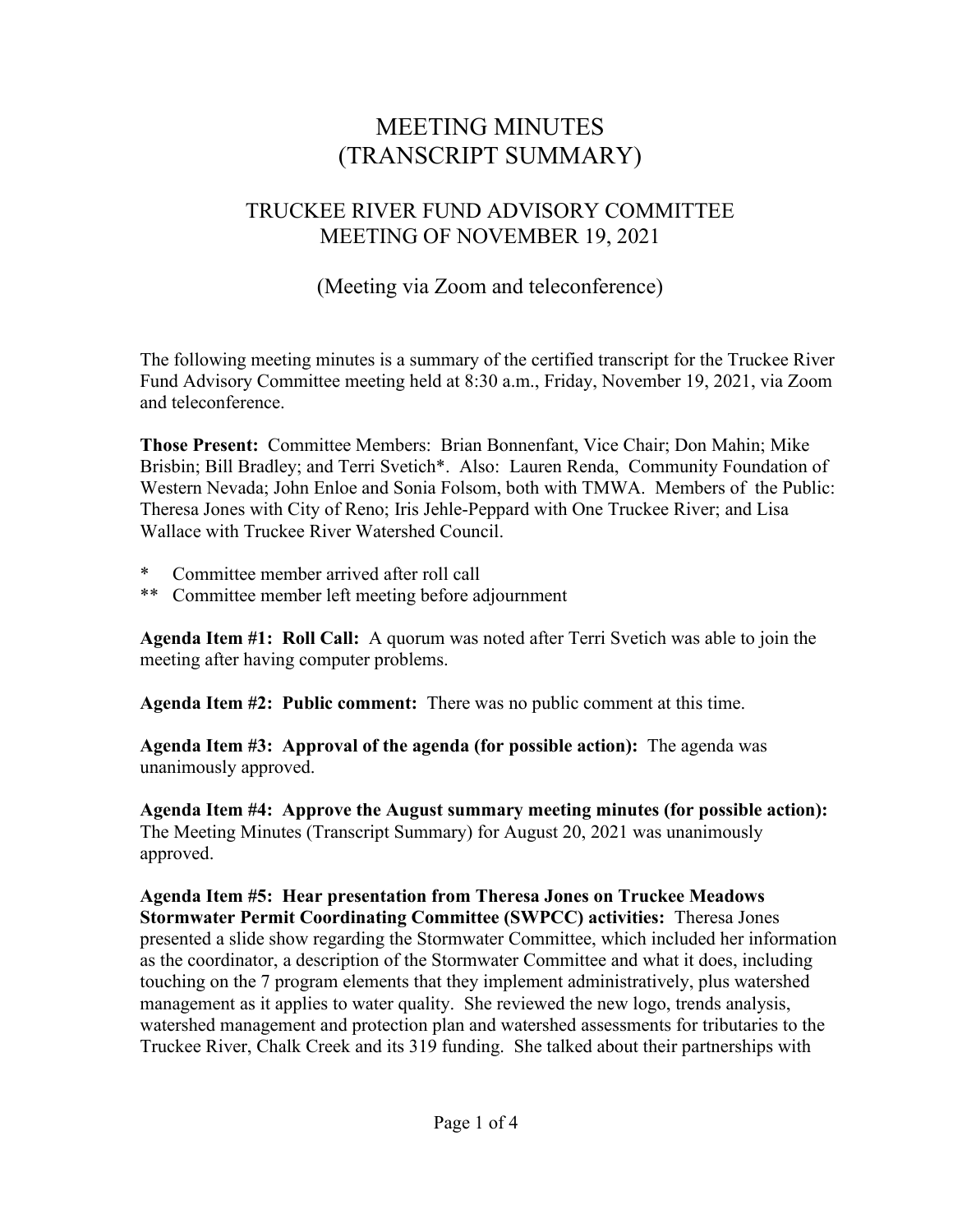OTR to provide HOAs training, with Truckee Meadows Parks Foundation and the dog waste bags, with KTMB regarding stenciling, and with TMWA to create an informational pamphlet to insert into their water bills. She went over various programs and management plans and added that their website is tmstormwater.com. She answered Committee questions.

#### **Agenda Item #6: Hear presentation from One Truckee River on priorities and**

**progress:** Iris Jehle-Peppard gave a slide show presentation regarding OTR and its mission to ensure a healthy and thriving river connected to its community, a nonprofit that coordinates a coalition of public and private partners who work together to strive for that mission. She described the makeup of OTR and how it was founded with Truckee River Fund fund support and how it completed the OTR management plan, and described its focus areas, stating that OTR seeks to coordinate existing agency efforts and documents to implement its plan rather than create a new agency. She also summarized what was accomplished after the plan and work were approved by all three jurisdictions. She discussed a few of the 9 prioritized action items, including public restrooms along the river, focusing on a way to track success of the plan that evolved into the new Truckee River dashboard under Truckee Meadows Tomorrow, and the development and implementation of a coordinated vegetation management plan along the river. She closed by saying that OTR strives to be a circuit to support the implementation of the management plan and that if they always collaborate with their partners, many regional agencies, and work on what they prioritize that comes directly from the management plan, they are within the spirit and mission of OTR. She answered Committee questions.

**Agenda Item #7: Hear presentation from Truckee River Watershed Council on priorities and progress:** Lisa Wallace first noted that there's a thread between her presentation and Theresa's and Iris's presentations, an element of comprehensiveness in the amount of work to address water quality and working with a wide number of partners, which needs to be reinforced through financing. She thanked the Truckee River Fund for its vision and passion for over a decade and highlighted how much the Truckee River Fund has supported headwaters protection, which has allowed them to leverage that with additional funding that helped achieve TMDL sediment load reduction and more qualitative impact in water supply protection and ecofunction system, which directly has benefit to water supply and water quality, adding that the Nevada portion of the Truckee River is the receiving water from the California portion of the Truckee River. She reviewed the strategies for addressing impairment of the headwaters, including restoration and a lift in ecosystem function and addressing root causes from historic land uses, protecting what's functioning now, and engagement with the theme that no one organization can address water quality and water supply, that it really does take a collaboration. She briefly went over what's coming up, including launching an increase in supporting forest health, conservation, and then continuing work in the 89 South corridor, all of which are headwaters protection that has a direct connect here in Nevada. She described the forest health assessment development and facilitation by TRWC. Work is already underway on many projects, and the assessment can amplify that work. She answered Committee questions.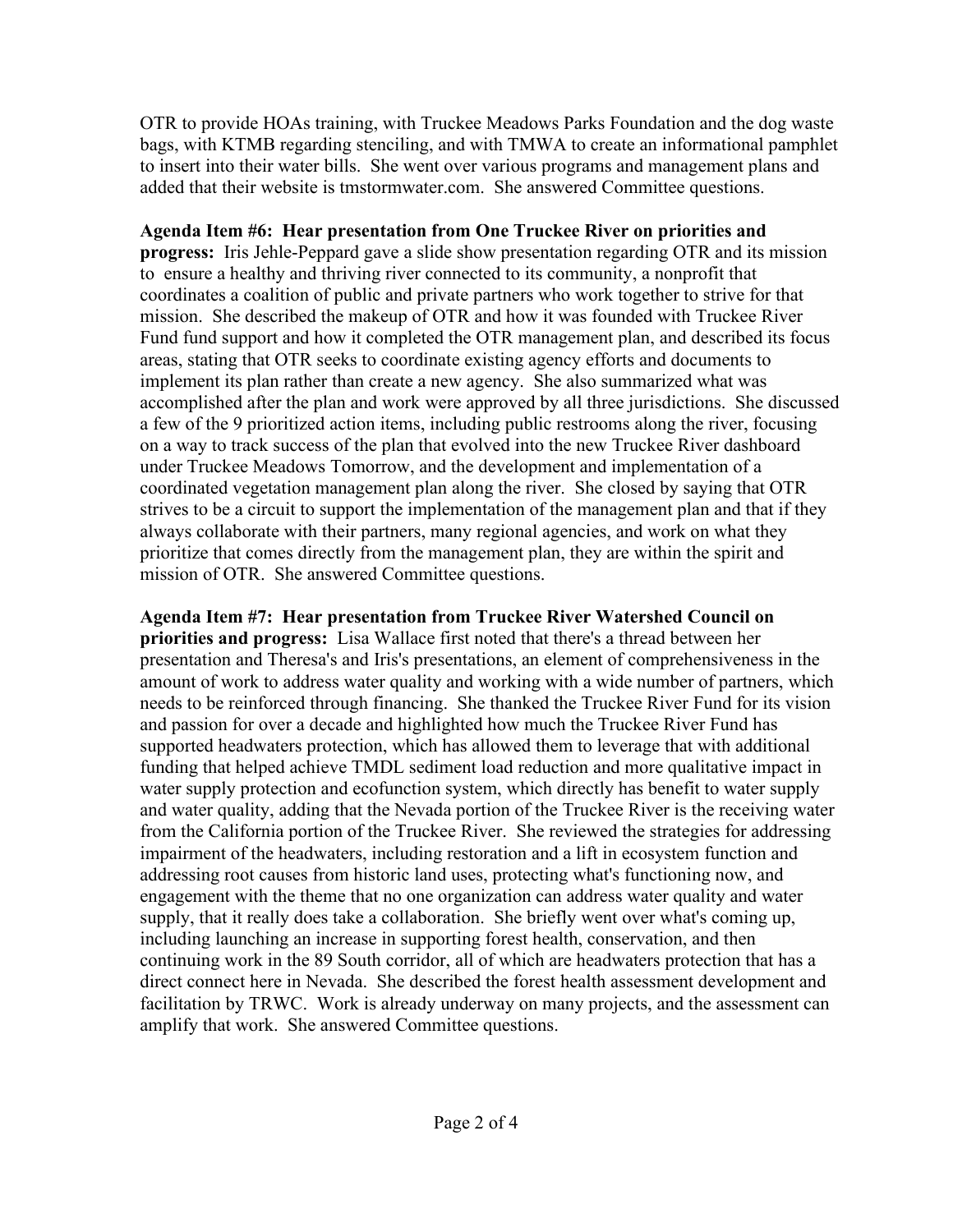#### **Agenda Item #8: Review completed projects**

- a. **#192 Truckee River Watershed Council:** Truckee River Tributaries Sediment Reduction Project \$65,000 (Mike). Mike Brisbin reviewed the goal of the outcomes and what they actually did. He reported that they did what they said they were going to do, but that it was a little confusing in that they didn't line up the results with the measured outcomes that they were going to use, and the final report didn't specify the decommissioning work they did.
- b. **#209 Truckee River Watershed Council:** Restoration Projects: Donner Creek & Dry Creek Meadows, \$92,000 (Bill). Bill Bradley reported that Dry Creek was the area that was restored and that due to the drought they weren't sure how the restoration was going to perform, but that Lisa indicated it outperformed their expectations. The planning is now going on for Donner Creek, and because of the good results with Dry Creek, the Council, its stakeholders, and its partners are anxious to get that underway. And he expects that we'll be seeing another funding request.
- c. **#240 Washoe County Regional Parks and Open Space:** Truckee River Parks and Open Space Weed Management and Revegetation, \$45,000 (Michael). Lauren Renda stated that Michael Cameron had submitted his report, which indicated he marked it as completed and exceeded activities for the proposal, that they met expectations as far as deeming the project a success, and that they met their stated goals in their original proposal. He had an added note that additional work was completed compared to what was proposed in the original proposal because of additional public grant funds that were able to be raised.
- d. **#241 Truckee River Watershed Council:** Restoration: Coldstream Canyon and Bear Creek, \$86,500 (Mike). Mike Brisbin reported that it looks like they did the work that they said they were going to do, and maybe more, but that, again, it's confusing as the metrics that they said they were going to do didn't really match up with what they did. He said that it's his fault for not staying on top of the quarterly reports and doing his homework early where he could have gone back to them and said he didn't understand it.
- e. **#244 Washoe County:** Encampment Clean-up and Unsheltered Individual Data Collection, \$179,932 (Brian). Brian Bonnenfant reported that they did return \$56,000 and change that they did not spend, and that they had another \$100,000 from other sources. They did what they said they were going to do. They collected names from river camp persons. So about 250 people are on that, in that database, that they're tracking now. It's sort of that Built for Zero where now they can start tracking these individuals on services and where they're going and how they're doing. The cleanup went very well. They collected 8,881 trash bags through this process. Also, they picked up 430 pounds of material out of the sharps containers